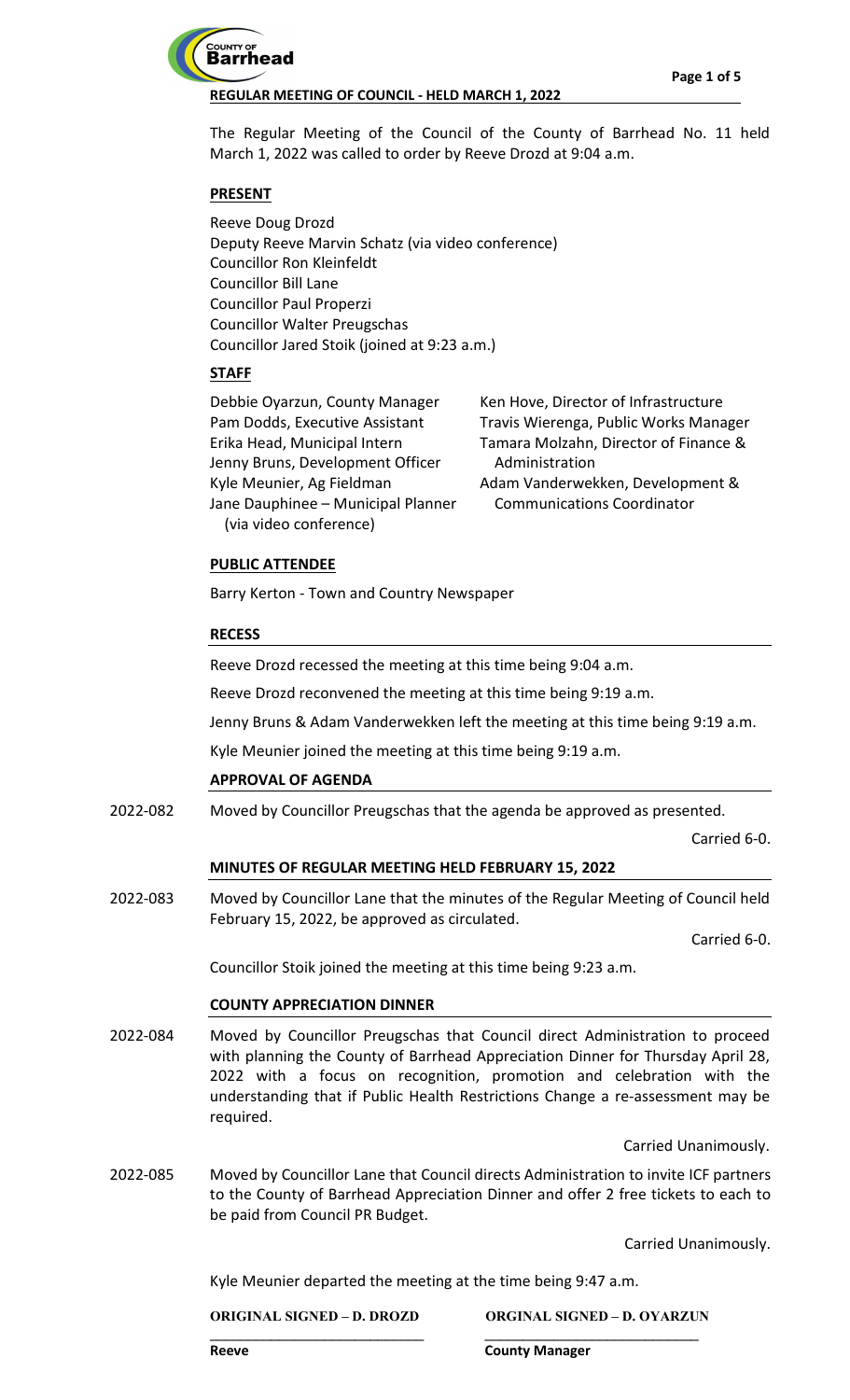

### **APPOINTMENT OF FIRE GUARDIANS – APRIL 1, 2022 TO MARCH 31, 2023**

- Moved by Councillor Kleinfeldt that Council appoints the following individuals as Fire Guardians to serve the County of Barrhead under the *Forest and Prairie Protection Act* effective April 1, 2022 to March 31, 2023: 2022-086
	- Gary Hove, Fire Chief
	- Ted Amos, Deputy Fire Chief
	- Ken Hove, Director of Infrastructure
	- Travis Wierenga, Public Works Manager
	- Roy Batdorf, public member
	- Norman Semler, public member
	- Bert Denning, public member

Carried Unanimously.

### **BARRHEAD GOLF & RECREATION AREA SOCIETY - COMMUNITY GRANT REQUEST**

Moved by Councillor Lane that Council approves the application from Barrhead Golf & Recreation Area Society for a donation of \$2,500 under the Community Grants Policy to assist with the renovation of community washrooms. 2022-087

Carried Unanimously.

Councillor Lane departed the meeting at this time being 10:01 a.m.

Jenny Bruns rejoined the meeting at this time being 10:02 a.m.

Councillor Lane rejoined the meeting at this time being 10:03 a.m.

### **PROCLAMATION – ECONOMIC DEVELOPMENT WEEK MAY 9-13, 2022**

Moved by Deputy Reeve Schatz that Council proclaims May 9-13, 2022 as Economic Development Week in the County of Barrhead. 2022-088

Carried Unanimously.

Jenny Bruns and Pam Dodds departed the meeting at this time being 10:08 a.m.

## **REPORT – COUNTY MANAGER**

Debbie Oyarzun, County Manager, reviewed the 2022 Council Resolution Tracking List and provided updates to Council;

- Minister of Transportation has confirmed meeting with County representatives at the RMA convention on March 15, 2022 at 6:00 pm to discuss condition of Highway 769
- Scheduling of CAO annual performance evaluation
- Moved by Councillor Kleinfeldt that a Special Council meeting be held March 3, 2022 for CAO annual performance evaluation 2022-089

Carried Unanimously.

- County has posted opportunities for vacant part-time Safety Coordinator and seasonal employment in different departments
- Confirm March 7, 2022 for Elected Official Emergency Management **Training**

Moved by Councillor Lane to accept the County Manager's report as information. 2022-090

**\_\_\_\_\_\_\_\_\_\_\_\_\_\_\_\_\_\_\_\_\_\_\_\_\_\_\_\_ \_\_\_\_\_\_\_\_\_\_\_\_\_\_\_\_\_\_\_\_\_\_\_\_\_\_\_\_** 

Carried Unanimously.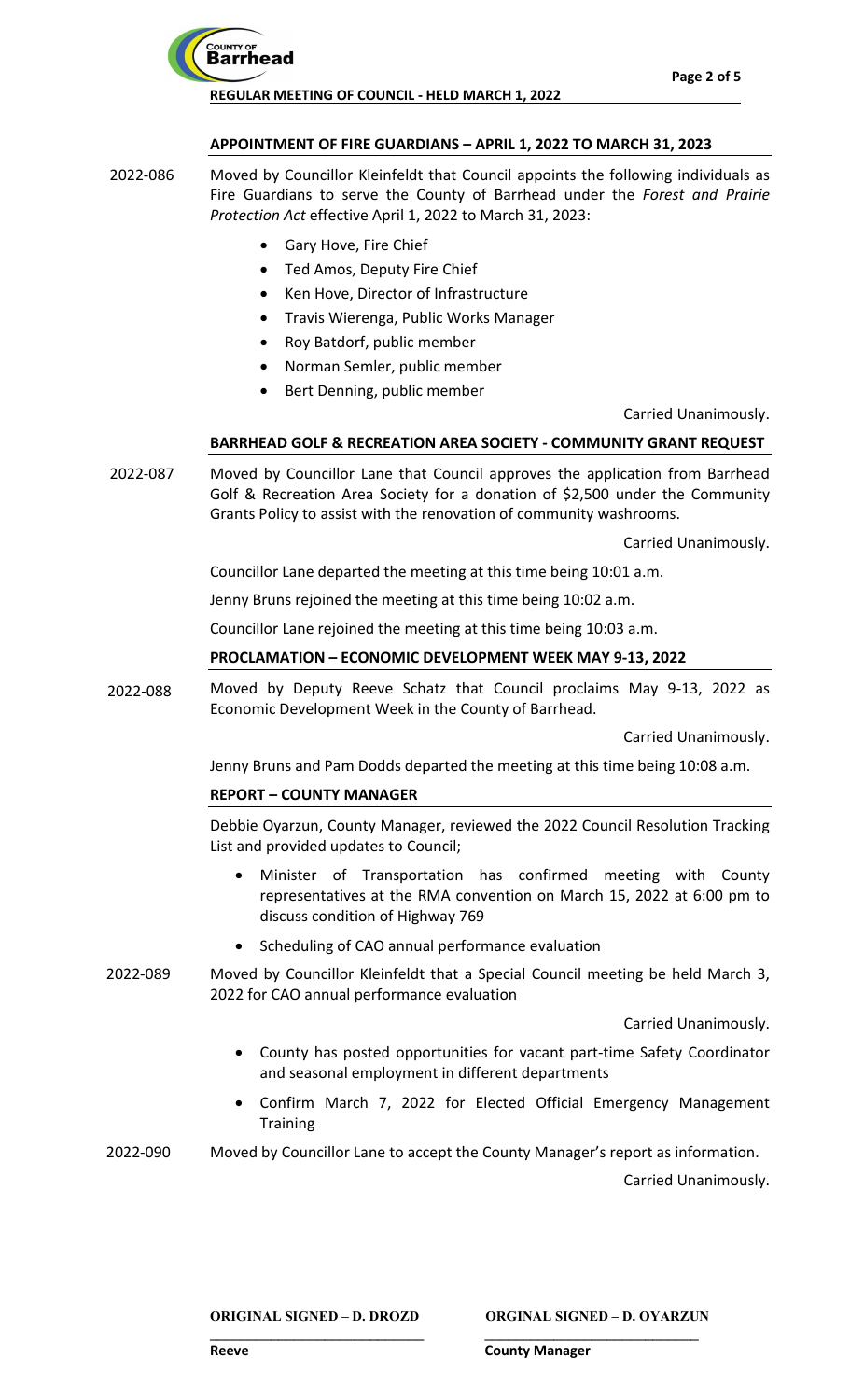

#### **AGENDA INFORMATION ITEMS**

- Moved by Councillor Properzi that the following agenda items be received as information: 2022-091
	- Letter from Minister of Municipal Affairs Re: Budget 2022 dated February24, 2022
	- Letter from Minister of Culture Re: Hosting of 2024 Alberta Games- dated February 1, 2022
	- Ag Society AGM Minutes February 1, 2022
	- Misty Ridge Meeting Minutes January 19, 2022
	- FCSS Meeting Minutes January 20, 2022

Carried Unanimously.

### **COUNCILLOR REPORTS**

Councillor Lane reported on his attendance at an Ag Society meeting, Misty Ridge meeting, FCSS meeting, RMRF Emerging Trends Law Seminar, Airport committee meeting, Emergency Advisory Committee meeting, Committee of the Whole meeting, and a preparation meeting and regular meeting for Barrhead Regional Fire Services.

Councillor Stoik reported on his attendance at the Seed Cleaning Plant meeting, Emergency Advisory Committee meeting, and Committee of the Whole meeting.

Councillor Kleinfeldt reported on his attendance at the Library meeting, Emergency Advisory Committee meeting and Committee of the Whole meeting.

Councillor Preugschas reported on his attendance at the WILD presentations to 4 Councils, Barrhead Attraction & Retention Committee meeting, Emergency Advisory Committee meeting and Committee of the Whole meeting.

Councillor Properzi reported on his attendance at a FCSS meeting, Emergency Advisory Committee meeting, and Committee of the Whole meeting.

Deputy Reeve Schatz reported on his attendance at the CFYE meeting, Emergency Advisory Committee meeting, preparation meeting and regular meeting for Barrhead Regional Fire Services, Airport Committee meeting and Committee of the Whole meeting.

Ken Hove joined the meeting at this time being 11:02 a.m.

Reeve Drozd reported on his attendance at the Alberta Provincial Police Transition Study Stakeholder Consultation, MLA van Dijken, Real Property Rights Panel, judged 4-H public speaking, New West Budget Analysis 2022, Emergency Advisory Committee meeting, preparation meeting and regular meeting for Barrhead Regional Fire Services, Committee of the Whole meeting, Town Hall virtual event with Minister of Municipal Affairs, and County office duties.

#### **RECESS**

Reeve Drozd recessed the meeting at this time being 11:09 a.m.

Reeve Drozd reconvened the meeting at this time being 11:17 a.m.

#### **PUBLIC WORKS REPORT**

Ken Hove, Director of Infrastructure, met with Council and reviewed the written report for Public Works and Utilities and answered questions from Council.

Moved by Councillor Properzi that the report from the Director of Infrastructure and Public Works Manager be received for information. 2022-092

**\_\_\_\_\_\_\_\_\_\_\_\_\_\_\_\_\_\_\_\_\_\_\_\_\_\_\_\_ \_\_\_\_\_\_\_\_\_\_\_\_\_\_\_\_\_\_\_\_\_\_\_\_\_\_\_\_** 

Carried Unanimously.

Ken Hove departed the meeting at this time being 11:28 a.m.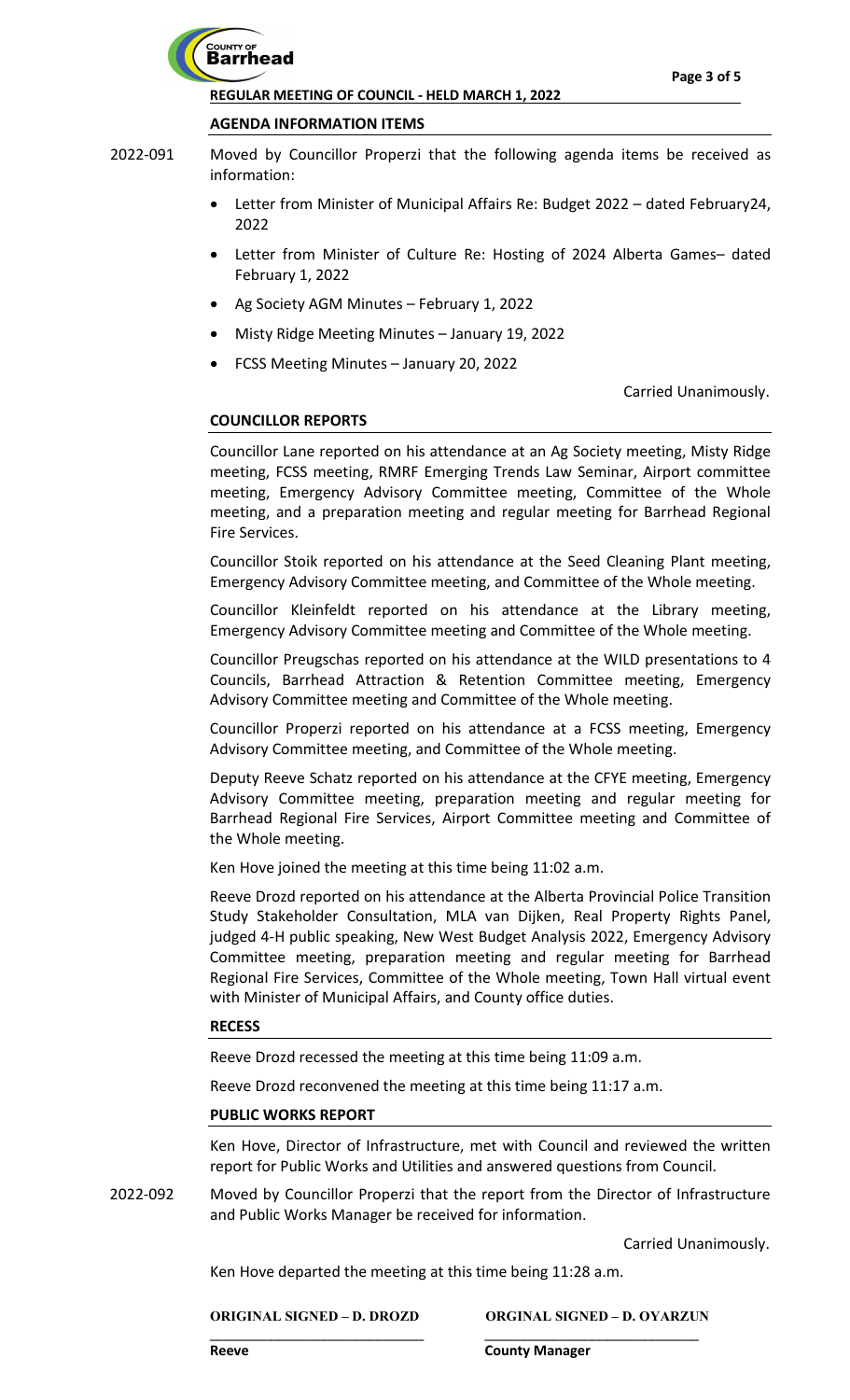

### **DELEGATION – BARRHEAD REGIONAL FIRE SERVICES**

Fire Chief Gary Hove of Barrhead Regional Fire Services, met with Council at this time being 11:31 a.m. to discuss the quarterly statistics for emergency responses.

Deputy Reeve Schatz left the meeting at this time being 11:39 a.m.

Moved by Councillor Kleinfeldt that Council accept the report from Fire Chief Gary Hove as information. 2022-093

Carried 6-0.

Council thanked Fire Chief Gary Hove for the presentation, and he left the meeting at this time being 11:52 a.m.

#### **LUNCH RECESS**

Reeve Drozd recessed the meeting at this time being 11:52 a.m.

Reeve Drozd reconvened the meeting at the Charles Godberson Rotary Room in the Barrhead Agrena at this time being 1:15 p.m.

Ken Hove, Travis Wierenga, Pam Dodds, Tamara Molzahn, Jenny Bruns, Adam Vanderwekken joined the meeting at this time being 1:15 p.m.

Deputy Reeve Schatz and Jane Dauphinee joined the meeting at this time being 1:15 p.m. via video conference.

# **PUBLIC HEARING FOR LAKEVIEW ESTATES AREA STRUCTURE PLAN (ASP) – LOT 1 BLOCK 1 PLAN 1022082 (NW 18-57-2-W5)**

Reeve Drozd declared the Public Hearing open at 1:15 pm to provide an opportunity for public input and comment regarding proposed Bylaw No. 1-2022, the Lakeview Estates Area Structure Plan (ASP) – Lot 1 Block 1 Plan 1022082 (NW 18-57-2-W5).

Reeve Drozd explained the public hearing process.

Jane Dauphinee, Municipal Planner, County of Barrhead, introduced Bylaw 1-2022 which had received  $1<sup>st</sup>$  reading at the February 1, 2022, Regular Council meeting.

Applicants Aime Stewart, Planning Manager of Scheffer Andrew Ltd. and Denis St. Andre of RTD Property Development Inc., made a presentation.

The following individuals presented their concerns regarding Bylaw No. 1-2022:

- Chase Henituik
- **Matthew Ferris**
- Cynthia Henituik
- Patty Wierenga
- John Vanderhorst (virtual)
- Doreen Desmond
- Kelly Kopinski (virtual)
- Brian & Kathleen Durstling (virtual)

Jenny Bruns, Development Officer for the County of Barrhead read the written submissions in opposition to Bylaw 1-2022 from the following:

- Cynthia Henituik
- John Turner

Applicant Aime Stewart, Planning Manager of Scheffer Andrew Ltd. provided a response to the concerns brought forth.

**\_\_\_\_\_\_\_\_\_\_\_\_\_\_\_\_\_\_\_\_\_\_\_\_\_\_\_\_ \_\_\_\_\_\_\_\_\_\_\_\_\_\_\_\_\_\_\_\_\_\_\_\_\_\_\_\_**